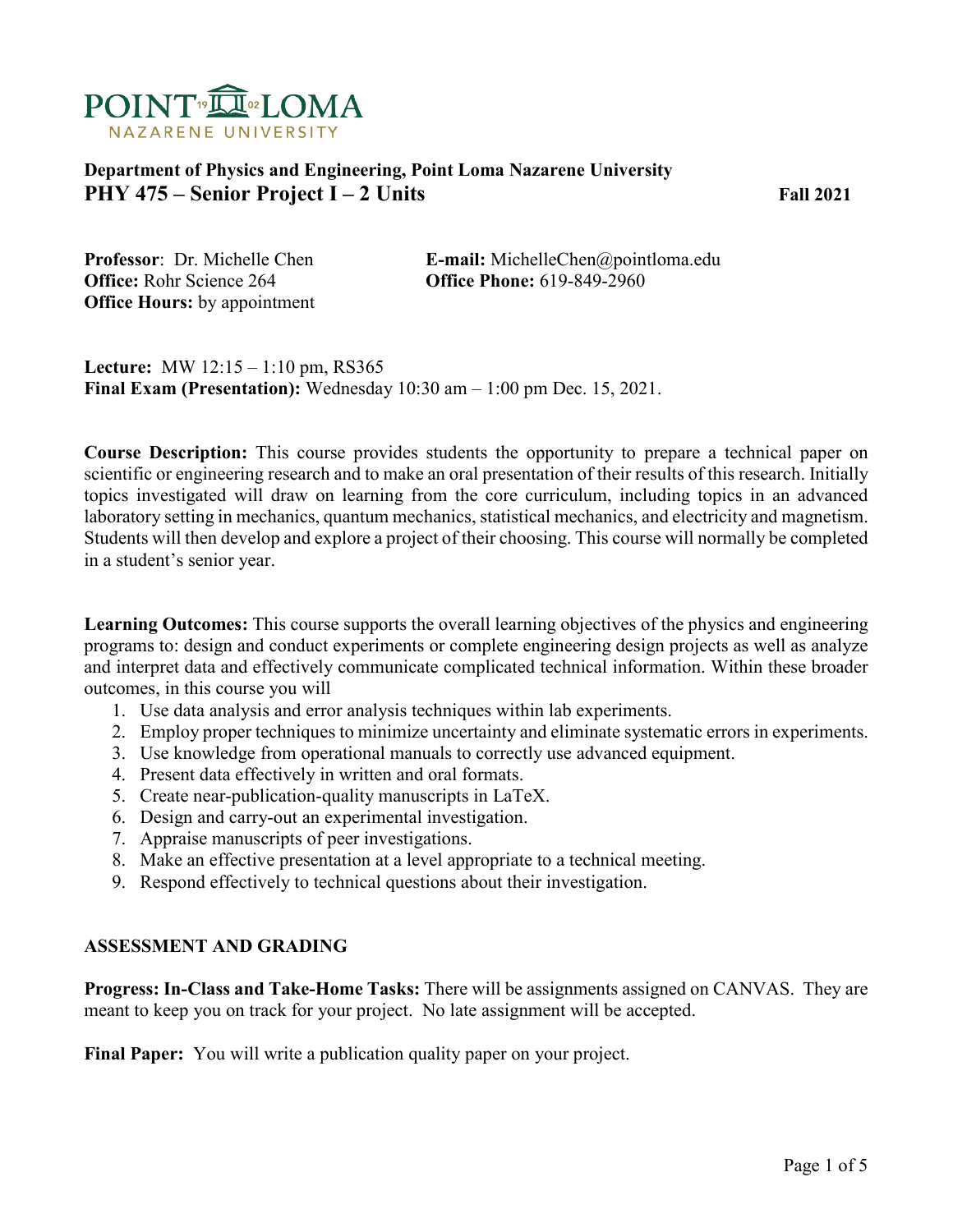**Final Presentation:** You will present your project with your group during final exam time. **Final Examination Policy:** Successful completion of this class requires taking the final examination **on its scheduled day (Wednesday May 1, 2019, 10:30 am – 1:00 pm)**.

**Grading:** The points you receive during the course are weighted accordingly:

| Progress: In-class and Take-Home Tasks | 50 $\%$          |
|----------------------------------------|------------------|
| Final Paper                            | $25 \frac{9}{6}$ |
| Final Presentation                     | $25 \frac{9}{6}$ |

The grade you earn in this course is based on the following scale:

| A   A -   B +   B   B -   C +   C   C -   D +   D   D -                       |  |  |  |                                                                                              |  |
|-------------------------------------------------------------------------------|--|--|--|----------------------------------------------------------------------------------------------|--|
| $S \ge$   91.0   89.5   87.5   81.0   79.5   77.5   71.0   69.5   67.5   61.0 |  |  |  |                                                                                              |  |
|                                                                               |  |  |  | $>>S \ge   >> \ge   >> \ge   >> \ge   >> \ge   >> \ge   >> \ge   >> \ge   >> \ge   >> \ge  $ |  |
|                                                                               |  |  |  | 89.5   87.5   81.0   79.5   77.5   71.0   69.5   67.5   61.0   57.0                          |  |

# **A final grade will be given ONLY AFTER you remove and clean up your setup in the building!**

### **PLNU MISSION**

### **To Teach ~ To Shape ~ To Send**

Point Loma Nazarene University exists to provide higher education in a vital Christian community where minds are engaged and challenged, character is modeled and formed, and service is an expression of faith. Being of Wesleyan heritage, we strive to be a learning community where grace is foundational, truth is pursued, and holiness is a way of life.

### **DEPARTMENT MISSION**

The Physics and Engineering Department at PLNU provides strong programs of study in the fields of Physics and Engineering. Our students are well prepared for graduate studies and careers in scientific and engineering fields. We emphasize a collaborative learning environment which allows students to thrive academically, build personal confidence, and develop interpersonal skills. We provide a Christian environment for students to learn values and judgment, and pursue integration of modern scientific knowledge and Christian faith.

#### **STATE AUTHORIZATION**

State authorization is a formal determination by a state that Point Loma Nazarene University is approved to conduct activities regulated by that state. In certain states outside California, Point Loma Nazarene University is not authorized to enroll online (distance education) students. If a student moves to another state after admission to the program and/or enrollment in an online course, continuation within the program and/or course will depend on whether Point Loma Nazarene University is authorized to offer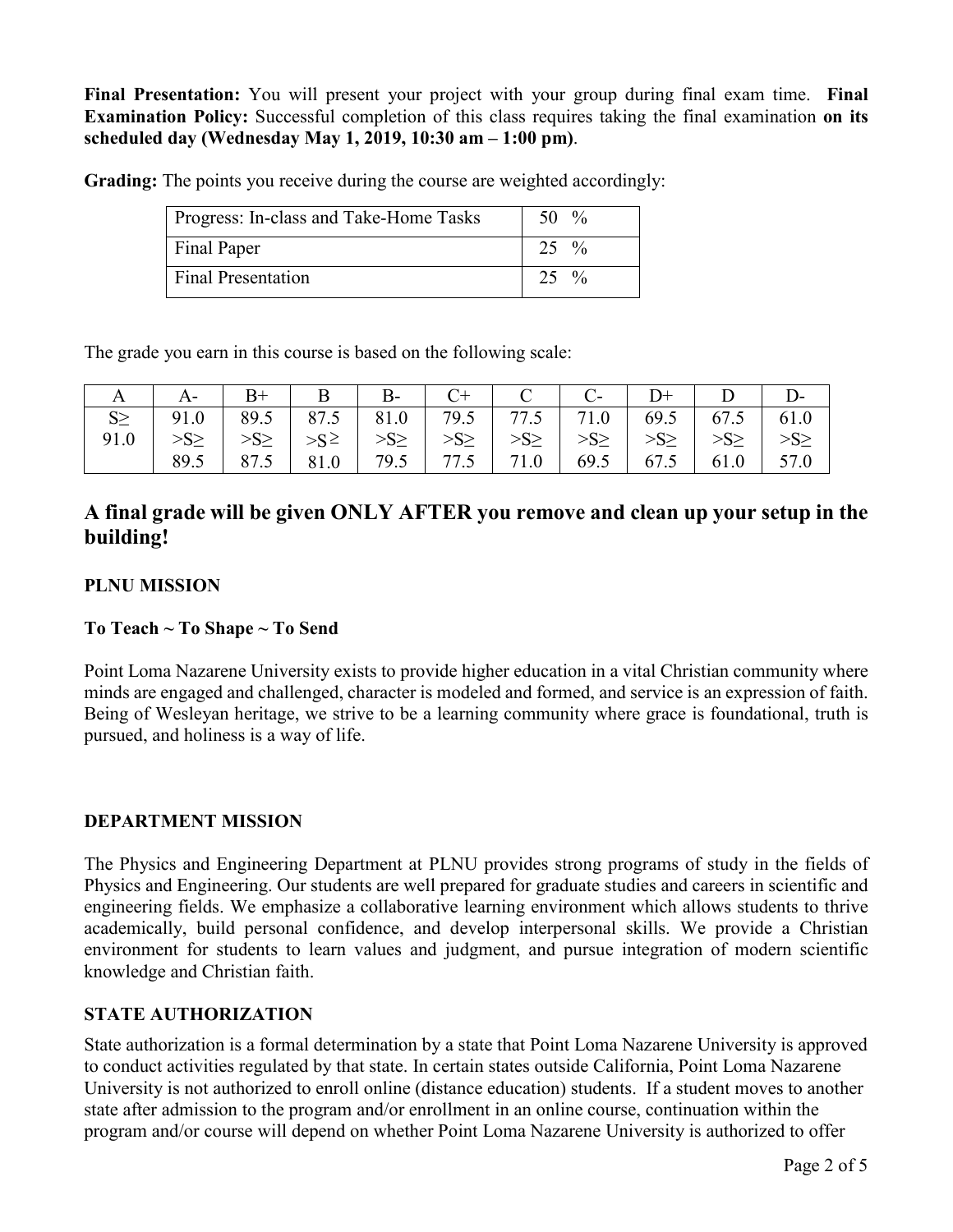distance education courses in that state. It is the student's responsibility to notify the institution of any change in his or her physical location. Refer to the map on [State Authorization](https://www.pointloma.edu/offices/office-institutional-effectiveness-research/disclosures) to view which states allow online (distance education) outside of California.

### **PLNU COPYRIGHT POLICY**

Point Loma Nazarene University, as a non-profit educational institution, is entitled by law to use materials protected by the US Copyright Act for classroom education. Any use of those materials outside the class may violate the law.

### **PLNU ACADEMIC HONESTY POLICY**

Students should demonstrate academic honesty by doing original work and by giving appropriate credit to the ideas of others. Academic dishonesty is the act of presenting information, ideas, and/or concepts as one's own when in reality they are the results of another person's creativity and effort. A faculty member who believes a situation involving academic dishonesty has been detected may assign a failing grade for that assignment or examination, or, depending on the seriousness of the offense, for the course. Faculty should follow and students may appeal using the procedure in the university Catalog. See [Academic Policies](https://catalog.pointloma.edu/content.php?catoid=52&navoid=2919#Academic_Honesty) for definitions of kinds of academic dishonesty and for further policy information.

### **PLNU ACADEMIC ACCOMMODATIONS POLICY**

PLNU is committed to providing equal opportunity for participation in all its programs, services, and activities. Students with disabilities may request course-related accommodations by contacting the Educational Access Center (EAC), located in the Bond Academic Center [\(EAC@pointloma.edu](mailto:EAC@pointloma.edu) or 619-849-2486). Once a student's eligibility for an accommodation has been determined, the EAC will issue an academic accommodation plan ("AP") to all faculty who teach courses in which the student is enrolled each semester.

PLNU highly recommends that students speak with their professors during the first two weeks of each semester/term about the implementation of their AP in that particular course and/or if they do not wish to utilize some or all of the elements of their AP in that course.

Students who need accommodations for a disability should contact the EAC as early as possible (i.e., ideally before the beginning of the semester) to assure appropriate accommodations can be provided. It is the student's responsibility to make the first contact with the EAC.

## **PLNU ATTENDANCE AND PARTICIPATION POLICY**

Regular and punctual attendance at all class sessions is considered essential to optimum academic achievement. If the student is absent for more than 10 percent of class sessions, the faculty member will issue a written warning of de-enrollment. If the absences exceed 20 percent, the student may be deenrolled without notice until the university drop date or, after that date, receive the appropriate grade for their work and participation.

### **CLASS ENROLLMENT**

It is the student's responsibility to maintain his/her class schedule. Should the need arise to drop this course (personal emergencies, poor performance, etc.), the student has the responsibility to follow through (provided the drop date meets the stated calendar deadline established by the university), not the instructor. Simply ceasing to attend this course or failing to follow through to arrange for a change of registration (drop/add) may easily result in a grade of F on the official transcript.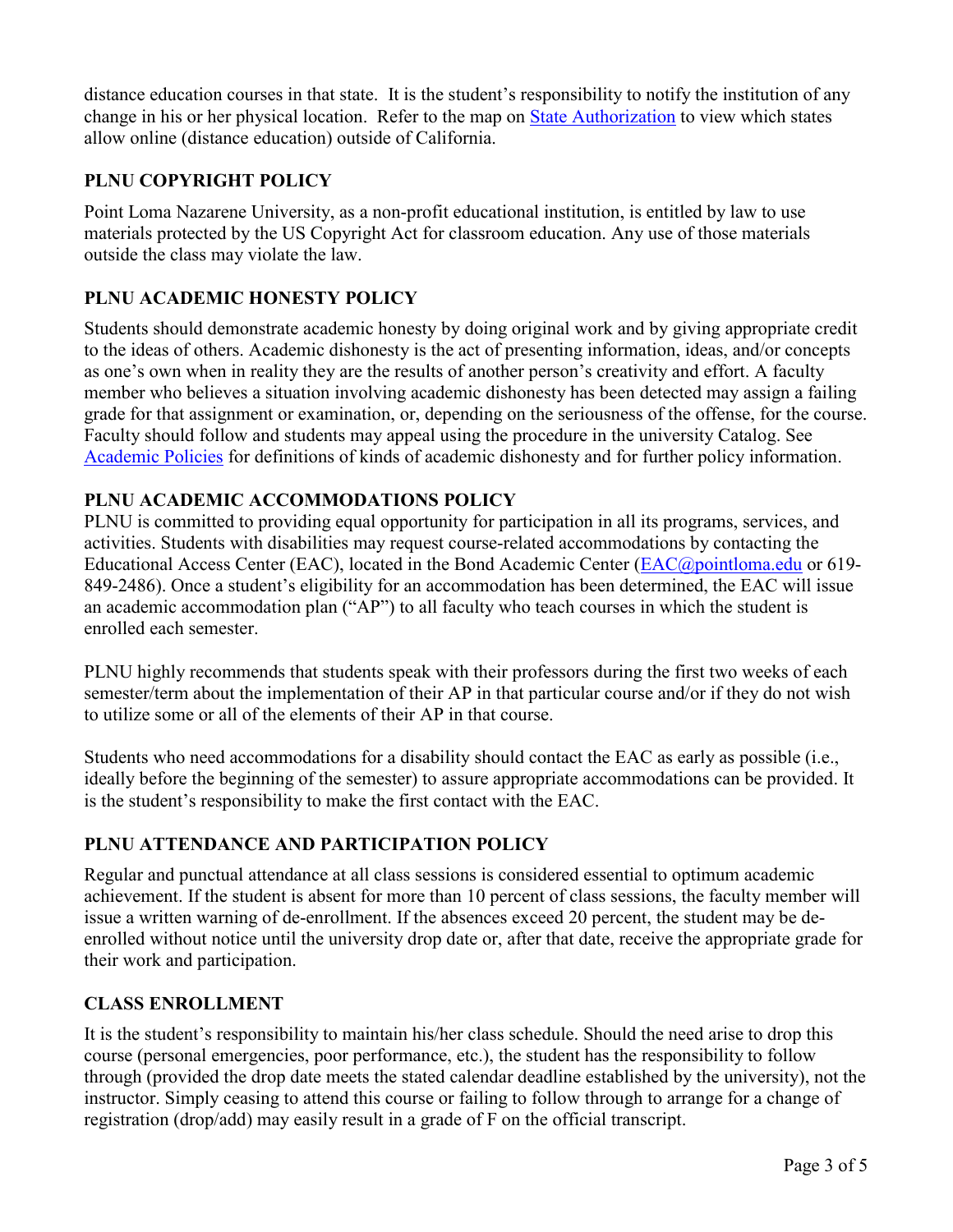#### **SPIRITUAL CARE**

Please be aware PLNU strives to be a place where you grow as whole persons. To this end, we provide resources for our students to encounter God and grow in their Christian faith.

If students have questions, a desire to meet with the chaplain or have prayer requests you can contact the Office of Spiritual Development.

**Final Exam: Date and Time:** The final exam date and time is set by the university at the beginning of the semester and may not be changed by the instructor. This schedule can be found on the university website and in the course calendar. No requests for early examinations will be approved. Only in the case that a student is required to take three exams during the same day of finals week, is an instructor authorized to consider changing the exam date and time for that particular student.

**Credit Hour:** In the interest of providing sufficient time to accomplish the stated course learning outcomes, this class meets the PLNU credit hour policy for a 2 unit class delivered over 15 weeks. Specific details about how the class meets the credit hour requirements can be provided upon request.

| <b>Date</b>     | In Class                       | <b>Items Due</b>            | Project                   |  |
|-----------------|--------------------------------|-----------------------------|---------------------------|--|
|                 |                                |                             |                           |  |
| <b>Wk 01</b>    | Introductions                  |                             | <b>Initial Thoughts</b>   |  |
| $08/31 - 09/03$ |                                |                             |                           |  |
| Wk 02           | Discuss Initial Ideas          | <b>Initial Ideas</b>        | Think/Develop/Discuss     |  |
| $09/07 - 09/10$ |                                |                             | Talk with Professors      |  |
| Wk 03           | Present Proposal and Timeline/ | Draft<br>of Proposal<br>and | and<br>Gather<br>Supplies |  |
| $09/13 - 09/17$ | Peer Review Proposal           | <b>Timeline Due</b>         | <b>Construct Project</b>  |  |
| Wk 04           | Work on Project / Discuss with | Briefly Discuss Progress    | Work on Project           |  |
| $09/20 - 09/24$ | Professors and Peers           | and Challenge               |                           |  |
| Wk 05           | Work on Project/Discuss with   | Briefly Discuss<br>Progress | Work on Project           |  |
| $09/27 - 10/01$ | Professors                     | and Challenge               |                           |  |
| Wk 06           | Peer Review Progress Report    | Progress Report Due         | Work on Project           |  |
| $10/04 - 10/08$ |                                |                             |                           |  |
| Wk 07           | Progress Talk / Show & Tell /  | Show Project                | Work on Project           |  |
| $10/11 - 10/15$ | Peer Review                    | & Discuss Progress          |                           |  |
| <b>Wk 08</b>    |                                |                             |                           |  |
| $10/18 - 10/22$ |                                |                             |                           |  |
| Wk 09           | <b>Review Topics</b>           |                             | Work on Project           |  |
| $10/25 - 10/29$ |                                |                             |                           |  |
| Wk 10           |                                |                             | Work on Project           |  |
| $11/01 - 11/05$ |                                |                             |                           |  |
| Wk 11           |                                |                             | Work on Project           |  |
| $11/08 - 11/12$ |                                |                             |                           |  |
| Wk 12           | Peer Review the Papers         | Submit Paper Draft          | Finalize Project & Paper  |  |
| $11/15 - 11/19$ |                                |                             |                           |  |

# **Tentative Course Calendar**